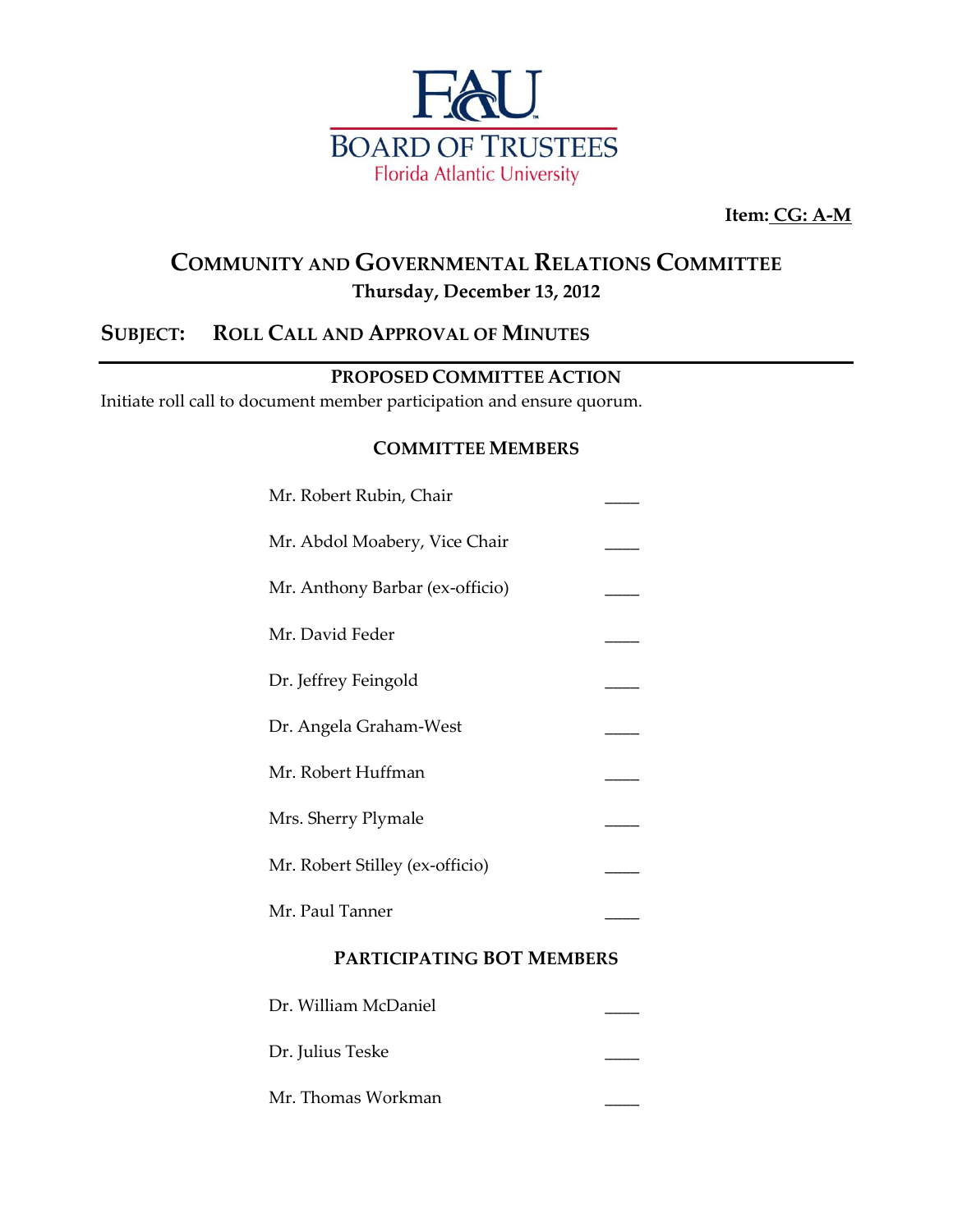

# **COMMUNITY AND GOVERNMENTAL RELATIONS COMMITTEE**

## **Meeting Minutes – October 18, 2012**

## **CG: A-M Roll Call and Approval of Draft Minutes for the June 19, 2012 and July 27, 2012 BOT Community and Governmental Relations Committee meetings:**

Trustee Robert Rubin, Chair, called the meeting to order and initiated the roll call. In addition Trustee Rubin, the following committee members were present: Trustee Anthony Barbar (exofficio); Trustee David Feder; Trustee Jeffrey Feingold (conference call); Trustee Angela Graham-West; Trustee Robert Huffman; Trustee Sherry Plymale; Trustee Robert Stilley (exofficio); and Trustee Paul Tanner.

Other Trustees attending the meeting included: Trustee William McDaniel; Trustee Julius Teske; Trustee Thomas Workman.

The following university officials participated:

Dr. Mary Jane Saunders, University President; Dr. Jennifer O'Flannery Anderson, Vice President of Community Engagement & Executive Director, FAU Foundation, Inc.; and Mr. David Kian, Senior Vice President General Counsel.

Trustee Rubin called for approval of the minutes of June 19, 2012 and July 27, 2012 meetings. A motion was made and seconded to approve both meeting minutes without change or correction. No discussion or commentary followed. **The motion passed unanimously.**

## **CG: I-1 Opening Remarks:**

Trustee Rubin shared a brief overview of the committee's progress: a consultant has been hired; a lobbyist is providing support on our behalf; a work plan schedule has been set; the first legislative leadership visit has taken place; FAU branding and marketing initiatives are being reviewed; new staff has been hired and will be introduced today; and new awards are being finalized and will be announced in the future.

Trustee Rubin invited Dr. Jennifer O'Flannery Anderson, VP Community Engagement, to approach the lectern for her presentations.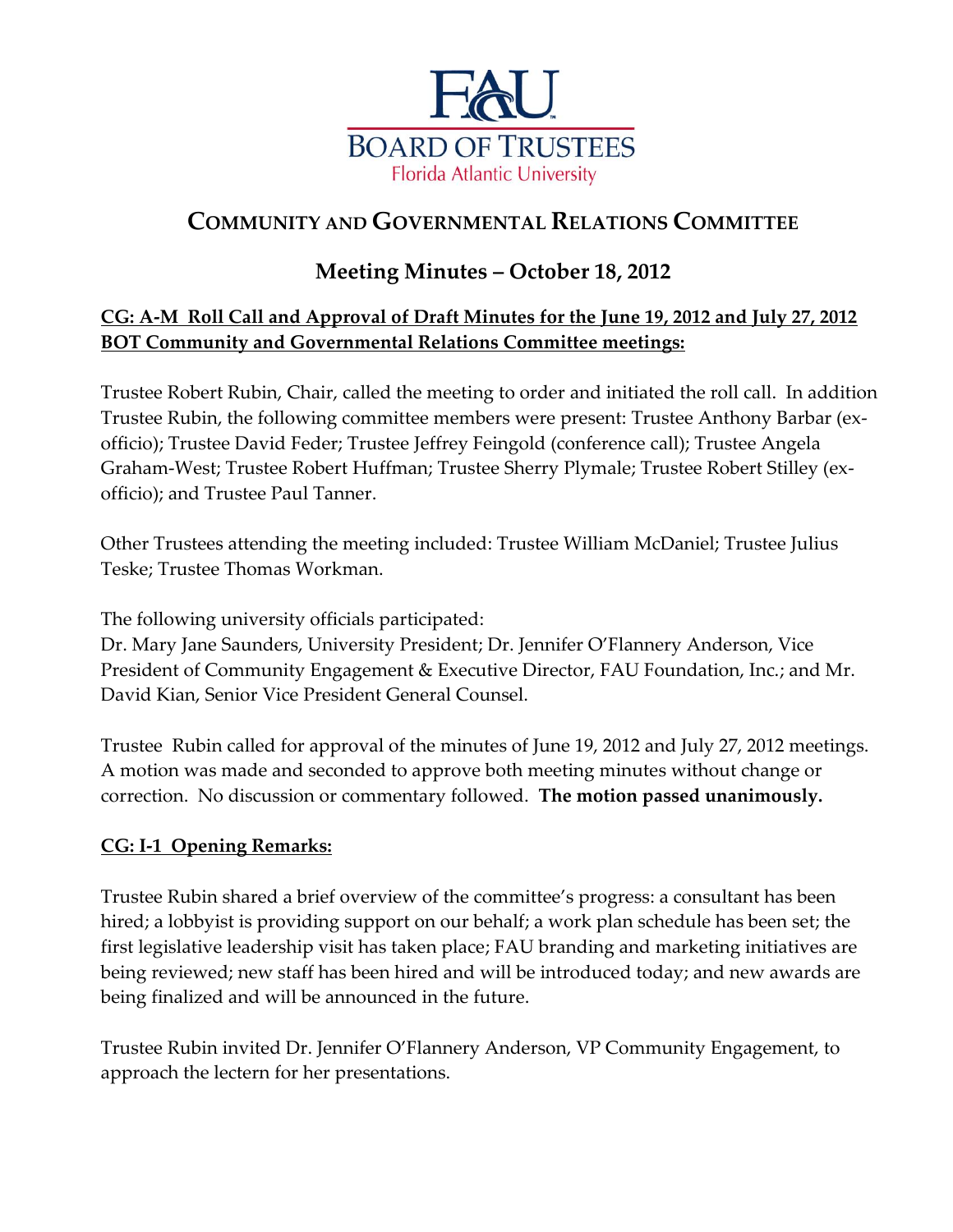## **CG: I-4 Community Engagement Update: PowerPoint Presentation**

Dr. Jennifer O'Flannery Anderson thanked the Board of Trustees for having her. Her presentation combines a few topics giving an update on outreach activities and community engagement work. At the BOT retreat the Trustees talked about fundraising, an overview was given a few months ago, and more in-depth information will be given today.

### **Introduce New Community Engagement Staff:**

Dr. O'Flannery Anderson introduced Pamela Landi, Assistant Vice President University Relations, which encompasses government relations and economic development. Pamela will officially join FAU next week, is an FAU graduate, has been head of government relations for Broward County, was the legislative director for Clay Shaw and worked with Broward College and Keiser. Pamela has already spent time with Trustee Rubin and she will be a great addition to our team.

Scott Silversten, Assistant Vice President for Communications & Marketing, comes to us from the SUNY system and is a great experienced marketing and communications professional. He has already brought to FAU a great deal of expertise helping the university through the most recent tropical storm, the beached whales and the beginning of the school year.

Joanne Davis, Assistant Vice President for Development & Outreach, who most of you have already met, is leading our fundraising and outreach efforts and doing a terrific job.

#### **Legislative Direction:**

- **Governor's Blue Ribbon Task Force:** The Governor's Blue Ribbon Task Force has been meeting and recommendations will be coming October 30<sup>th</sup>. Right now their discussions are centering around giving more spending and tuition budget authority to the Board of Governors plus more tuition flexibility primarily for research institutions.
- **BOG Priorities:** The Board of Governors continues to be strong in all their efforts and focus is now on restoring the \$300M in budget cuts, plus seeking an additional \$180M for specific performance measures. The Provost and her team will put together what those measurements are and what FAU's plan is for reaching those.
- **Consultant's Update:** Our consultants are helping and working on areas to improve the outreach to legislators and the community. The consultants are focusing on the Governor's Blue Ribbon Task Force, making sure we are involved with the local delegations, monitoring the elections and ensuring meetings are set once the elections are over. The consultants will also work on legislative advocacy day for FAU in Tallahassee. Another important part of legislative outreach is making sure we have good relationships with legislative staff; so meetings will be set in the future.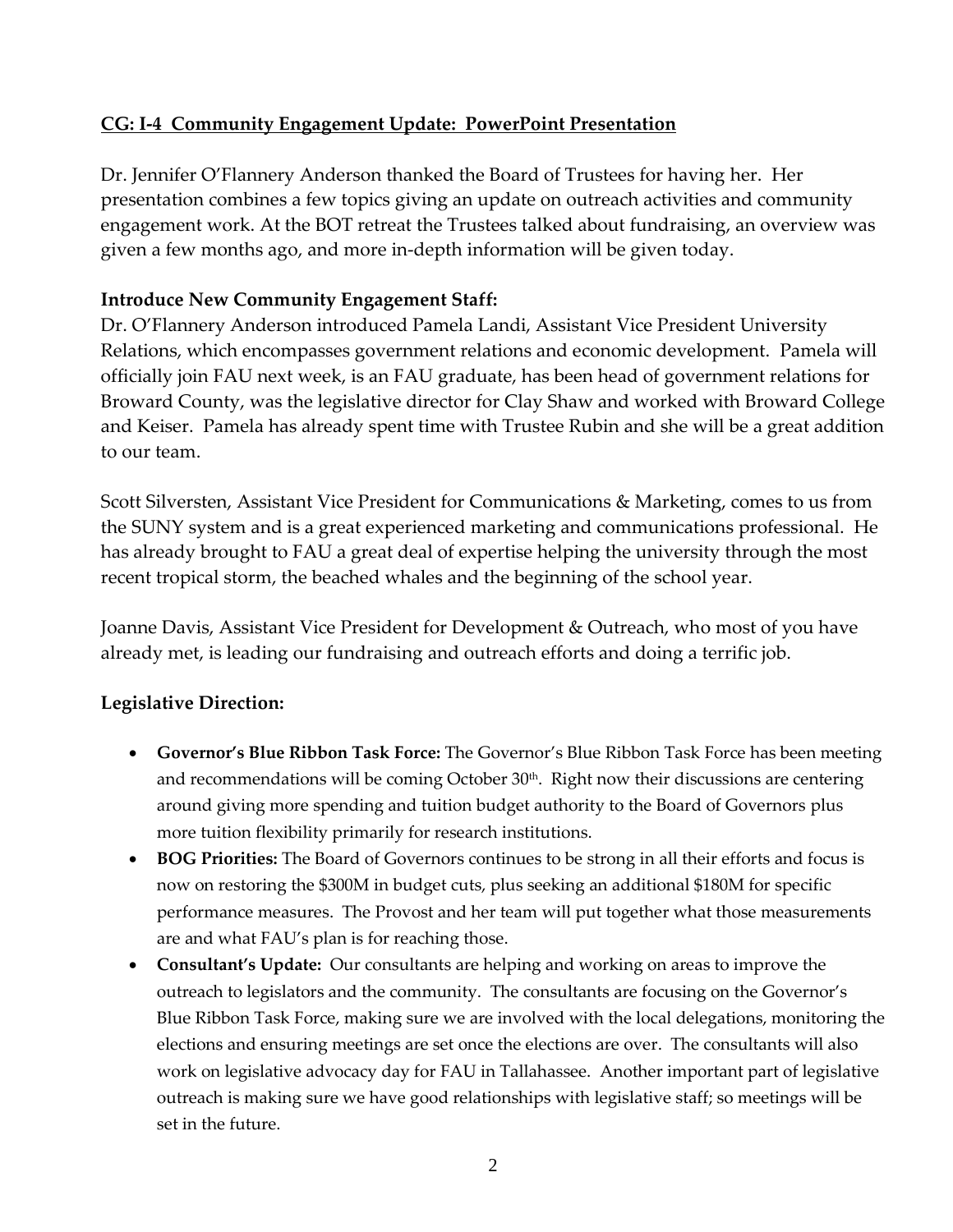- **Ann Duffield:** In your packet is visit information for Ann Duffield who will be holding our community conversations with external people. She was slated to be here next week, she fell in a cave last week and broke several bones, so we are rescheduled her meetings for the last week in November. She is not able to fly right now. Our goal is to still have the results of her meetings for you in December.
- **Draft Work Plan:** A draft work plan for this committee will be distributed to the Trustees today and Dr. O'Flannery Anderson will appreciate input from the Trustees. This is something Trustee Plymale has been eager to have. Now that Pamela Landi is here we will work to have a final draft should be ready to present in December.

#### **Economic Development Efforts:**

Some of this discussion will overlap with Dr. Barry Rosson's due to working in concert to ensure we are reaching out to the community and highlighting the research of FAU's faculty.

- Mr. Anthony Abbate, Associate Provost & Professor, Academic Affairs, FAU Broward, and Dr. O'Flannery Anderson are chairing Broward Six Pillars. We are also involved in several of the Palm Beach Six Pillars and Dr. O'Flannery Anderson is specifically involved in the Economic Development Pillar.
- In addition to FAU being named a Business of the Year recipient for the Boca Raton Chamber, FAU just received notification it has been named a recipient for the Fort Lauderdale Chamber and the St. Lucie Chamber. This is reinforcing that the message FAU has been sending out is beginning to be heard and understood.
- MeduTech will be in November and also our Division of Research hosted a Small Business Innovation Research Grant Workshop in July which is critical for small companies who want to apply for federal funds to be able to work with faculty and commercialize their research. Over 100 business people from Boca Raton attended. More of these workshops will be held.

#### **Community Outreach:**

We have memberships and involvement with 12 regional chamber organization, 9 economic development organizations, and more than 23 community organizations. This is reflective of the community engagement staff. Each of the community engagement staff is involved with at least 2 organizations, serving on boards and having meaningful involvement. The University as a whole has a much broader involvement. The goal now is to determine over time what type of return this involvement generates.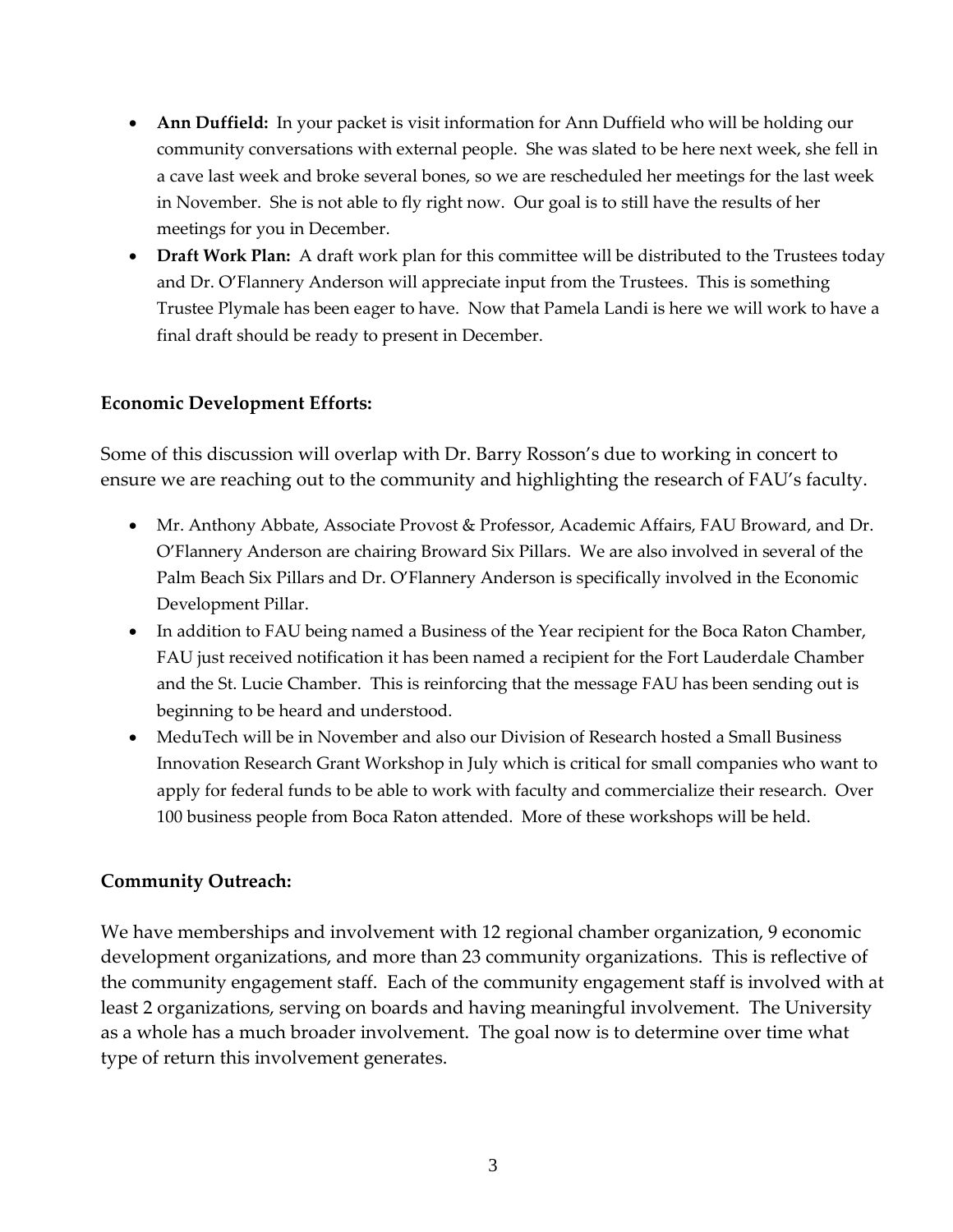#### **Corporate Orientations:**

We have discovered companies are interested in becoming involved with FAU; however, the companies are not sure exactly how. This has presented an excellent way the FAU Alumni Association could be helpful in our community outreach. So far this year the Alumni Center has hosted the United Healthcare, Shoulder Buddies, Exam Soft, College Twist and CrossMatch Technologies for corporate orientation. Today the GEO Group's entire senior management team, interested in hearing from our Career Center, Christine Lynn College of Nursing, School of Social Work, School of Architecture, Public Administration, Business & Accounting, and Athletics. These corporate orientations provide a positive way to introduce FAU and provide FAU with more insight as to how to better partner with the businesses. The goal is to facilitate two orientations per month. The United Healthcare CEO attended an orientation and met Trustee Stilley in one of the FAU football stadium boxes the following week. After each corporate orientation a debriefing takes place and assignments are made for appropriate staff follow-up. CrossMatch Technologies participated in an orientation yesterday and this company is involved in the security for eyes. Exam Soft is a company for licensing and credentialing by exams.

During Homecoming, which takes place next week, the FAU Alumni Association hosts the Talon Awards on Thursday, October 25<sup>th</sup>, where outstanding alums and community leaders are recognized.

#### **2012 Alumni Talon Award Recipient: Stephen Doerr '87, '88**

 Stephen Doerr is a double graduate of FAU's accounting program and is the Senior Vice President, Financial Strategies for Franklin Templeton Companies. Those who went to California this past summer on the "Google trip" had the pleasure of meeting with him. There are 8,000 staff members at Franklin Templeton and it is fascinating and impressive company. Mr. Doerr will be traveling here from San Mateo, California. Mr. Doerr is a season ticket holder, great FAU fan and donor. Dr. O'Flannery Anderson hopes the Trustees will be able to meet him next week. He is everything that represents FAU and our alumni.

#### **2012 President's Community Talon Award Recipient: Mayor Susan Whelchel, Boca Raton**

 Mayor Whelchel will be honored. This is a great way to recognize our partnership with the City of Boca Raton.

## **Fundraising:**

 **Historical Gifts Received by Category:** Since being established in 1960, just ahead of FAU's opening, the FAU Foundation has raised \$377M. About \$85M came from matching gifts, the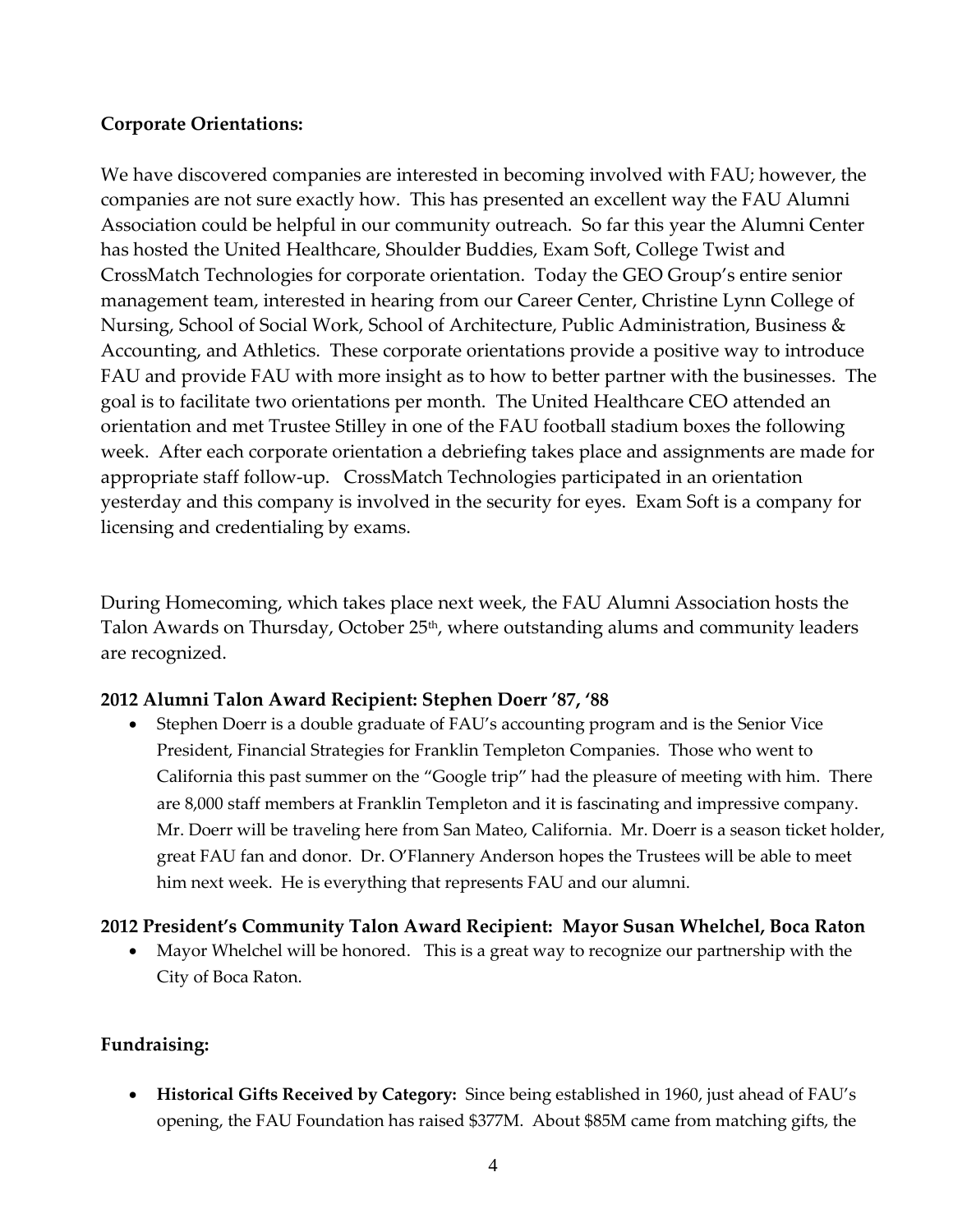rest was raised. Approximately \$143M went into the endowments, \$142M has been or is being spent, and about \$90M funded buildings.

- **Historical Gifts Received by Selected College/Unit:** An interesting and unexpected breakdown of the \$377M by college or area highlights where the most successful fundraising has occurred. The largest concentrations have been in the Dorothy F. Schmidt College of Arts & Letters, then Christine E. Lynn College of Nursing, followed by College of Education. The University category represents scholarships and unrestricted funds. Next is the Charles E. Schmidt College of Medicine which raised \$33M and so on. This shows where fundraising has had its greatest success and where there is much work to be done.
- **Top Endowments - \$2M+:** The Harriet L. Wilkes Honors College with \$21M is very well endowed and the Education \$11.5M total includes the Pine Jog land gift. The chart presented totals approximately \$90M, then there are smaller amounts in various areas which are not represented on the chart.
- **Gifts Received by Gift Category 2003-2012 (10 years):** The chart presented shows where the money was raised each year and in what format - cash, gift-in-kind "GIK", or State Match. The categories of greatest interest are cash gift outright or cash payment on a pledge. For the most part the greatest fluctuation is in the State Match dollars. The large increases in 2003 reflect the Barry Kaye and Office Depot gifts. The good news is an upswing in giving can be seen in the most recent years.
- **FY2012 New Gifts by Selected College/Unit:** During the 2011-2012 fiscal year, which ended June 30th, \$16.5M was raised. The previous fiscal year, 2010-2011, about \$15.6M was raised. Major areas include Gift Planning at \$5M+ and Athletics \$3M+ during 2011-2012.
- **New Gifts by Gift Category:** The breakdown by category is Gift Planning \$5M+, Cash Outright \$6M+, Pledges \$3.5M, and Gift-in-Kind \$1.7M. A large part of the GIK currently represents land, which once the land sells it will be converted to cash. The GIK also includes support for the Gala and computer equipment.

Dr. O'Flannery Anderson is very grateful and proud that many on the Board of Trustees and the FAU Foundation Board are taking the time and initiative to introduce us to people, cultivate their interest in the University and get them engaged so a relationship can be established to promote an appropriate ask.

#### **Development:**

 **Align with Strategic Plan:** One of our priorities is making sure the fundraising efforts are aligning with the Strategic Plan. Fundraising for scholarship should be focused for merit, first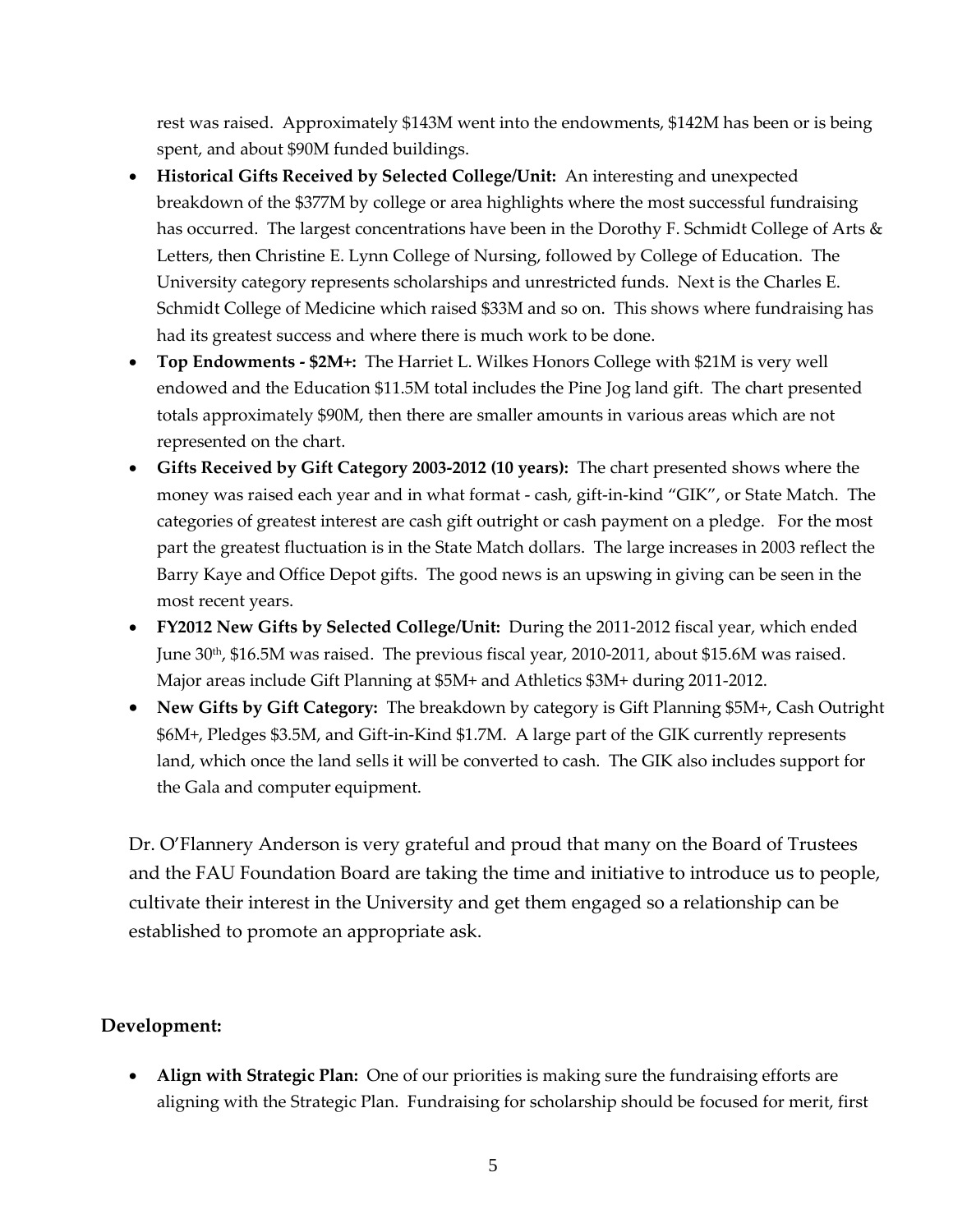generation and STEM. Also finding critical funds for support of research and faculty enhancement is paramount.

- Other initiatives include: Continuing to identify capital projects which are appropriate for private gifts asks; enhancing alumni outreach; increasing donor outreach and interaction; continuing growth of the development staff, which is in progress with 3 potential hires; providing training for deans and staff to enhance their effectiveness in fundraising. We are also aligning with Dr. Rosson's area to access private funding for veterans.
- Great announcements include:
	- o FAU received a \$50,000 gift from the City of Deerfield Beach and its law enforcement trust fund which will get matched and become a \$100,000 fund for at-risk Deerfield Beach High School students to attend FAU. This is a great partnership and a model FAU can expand upon.
	- o We received confirmation of a \$3M Planned Gift which will benefit Athletics.
	- o Several other items are in the planning stage; however, they are not ready for announcement.
	- $\circ$  Already \$300,000 in support of the upcoming Gala on November 10<sup>th</sup> has been raised. Many of you have made generous sponsorships to the Gala and Dr. O'Flannery Anderson is very thankful for support from the Trustees.
- **Implement Strategic Approach to Data Analysis and Research to Assist in Identification of Major Gift Prospects:** We are trying to be much more strategic in our fundraising. When strategic is mentioned that means looking at our database and analyzing what is in there. There are already 200,000 records in our database; however, as John Duffy of 3Cinteractive says, "So what? What are you doing with that?" An analysis of the database was run to see who has a net worth over \$100,000, then we ran net worth over \$200,000. More than 10,000 alumni in the database were identified who have a combined estimated wealth of \$6.6B, which translates to a giving capacity over \$330M. Twenty-four percent have given to FAU in the past, over 68% live in Florida, and 50% live in Palm Beach and Broward Counties. Business and education graduates represent a majority of this group. This takes that "so what" 200,000 database and narrows it down to manageable numbers that we assign for research, cultivation, and engagement. This gives the Board of Trustees an idea of how the fundraising process is approached.

#### **Communications and Marketing:**

- A process is in place to streamline the brand and logos to hopefully share with you in December to have more of a visual impact.
- In the last three months, FAU has been in more than 1,600 articles either printed or written online about FAU. FAU's TV coverage along equals a value of \$1.45M, mostly attributed to three things: athletics, start of the school year, and the whales. There was an incredible amount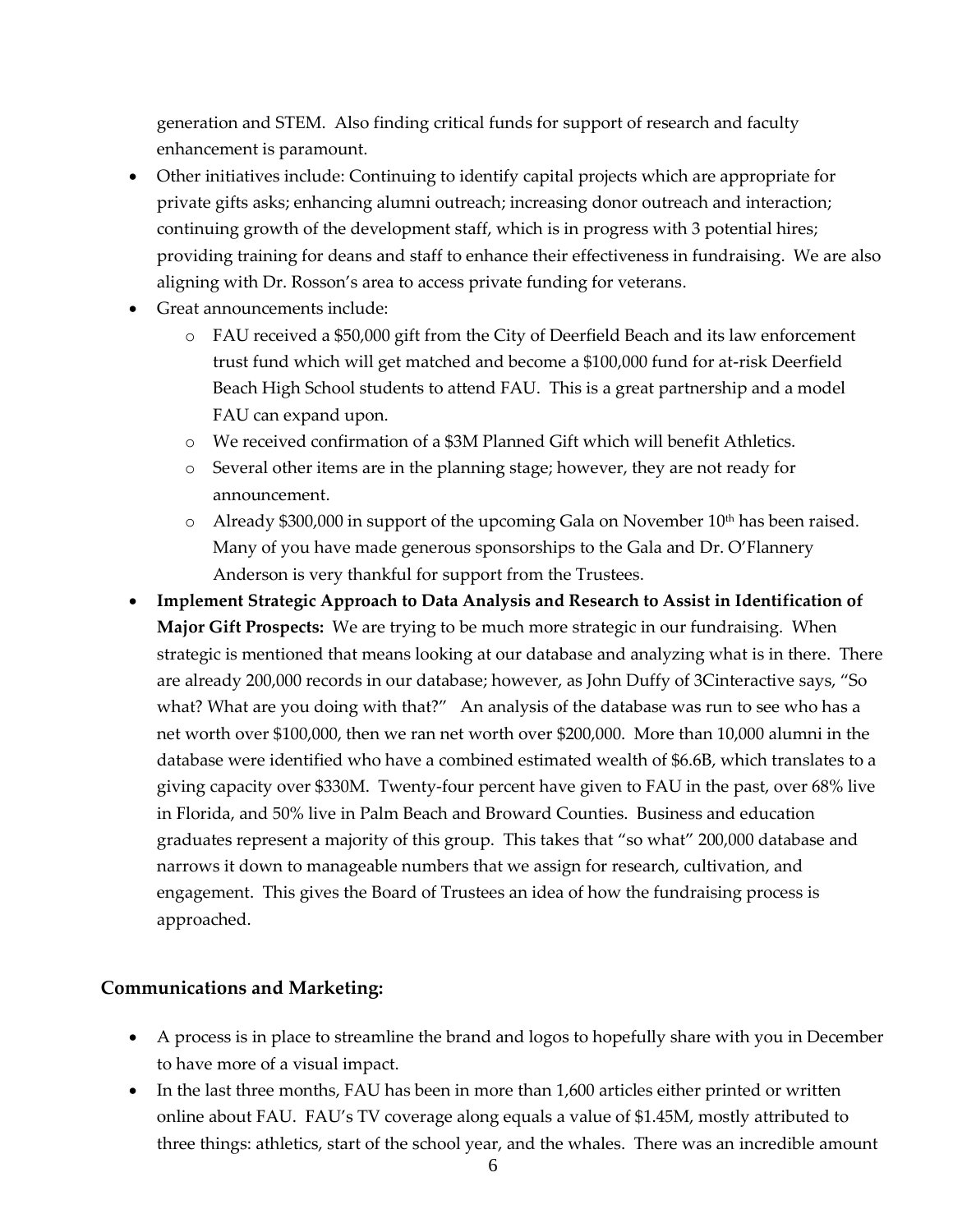of national exposure thanks to Harbor Branch - the staff and volunteers who immediately responded to the whales.

- More than 200,000 video views have been on YouTube. The last three months have resulted in 20,000. That is being attributed to much more aggressive quick video clips and promoting those in different ways. As social media evolves, videos really stands out – two minute videos.
- Facebook continues to be a great source for communicating with 23,000 fans, 10% being added in the last quarter alone.
- If you like to tweet, you can follow along with your 4,400 closest friends.

Trustee Feingold thanked Dr. O'Flannery Anderson on her presentation, stating it is the first presentation he has seen like this since being on the board. Trustee Feingold appreciates all the hard work the Community Engagement staff has accomplish, looks forward to working with the Community Engagement staff and commends President Saunders for hiring Dr. Jennifer O'Flannery Anderson, plus thanked Dr. O'Flannery Anderson for the staff she is bringing onboard.

Trustee Feder commented the lunch with Senators Don Gaetz and Joe Negron was great. To have politicians present at FAU who have some control over the funds is wonderful. This type of local event should be done more often. The more politicians know about FAU, the more impressed they will be. Dr. O'Flannery Anderson agreed this must be ongoing, visiting with them and having them visit FAU. It cannot be a one-time deal, it must be continuing.

Trustee Stilley commented on the luncheon with Senator Gaetz, Senator Negron, another potential elected official, and Senator Pruitt. The presentations made by faculty and students were fantastic. The research discussed by Dr. Ruth Tappen and Dr. Joseph Ouslander so impressed Senator Gaetz that he invited Dr. Tappen to Tallahassee to testify in front of the Senate due to Senator Gaetz's nursing home and hospice background. Yesterday Trustee Stilley was present at a Chamber breakfast in North Palm Beach where Senator Negron said one of his keys things now is higher education, which is a first for Senator Negron. Trustee Plymale commented that Senator Negron sent an oped article to the newspapers in her area stating higher education is now a priority for him.

Dr. O'Flannery Anderson shared that a consultant has been retained who is working on an assessment of the current fundraising abilities and capabilities. This in is response to interest by some of the Trustees in a capital campaign. The consultant will prepare a report on what needs to be done to prepare for a capital campaign. The consultant is conducting a series of training for Deans. This is an "assessment and build our capacity" year.

In Trustee Rubin's closing remarks, he commented on the progress the Community & Governmental Relations Committee has made in the past year. To be able to influence the